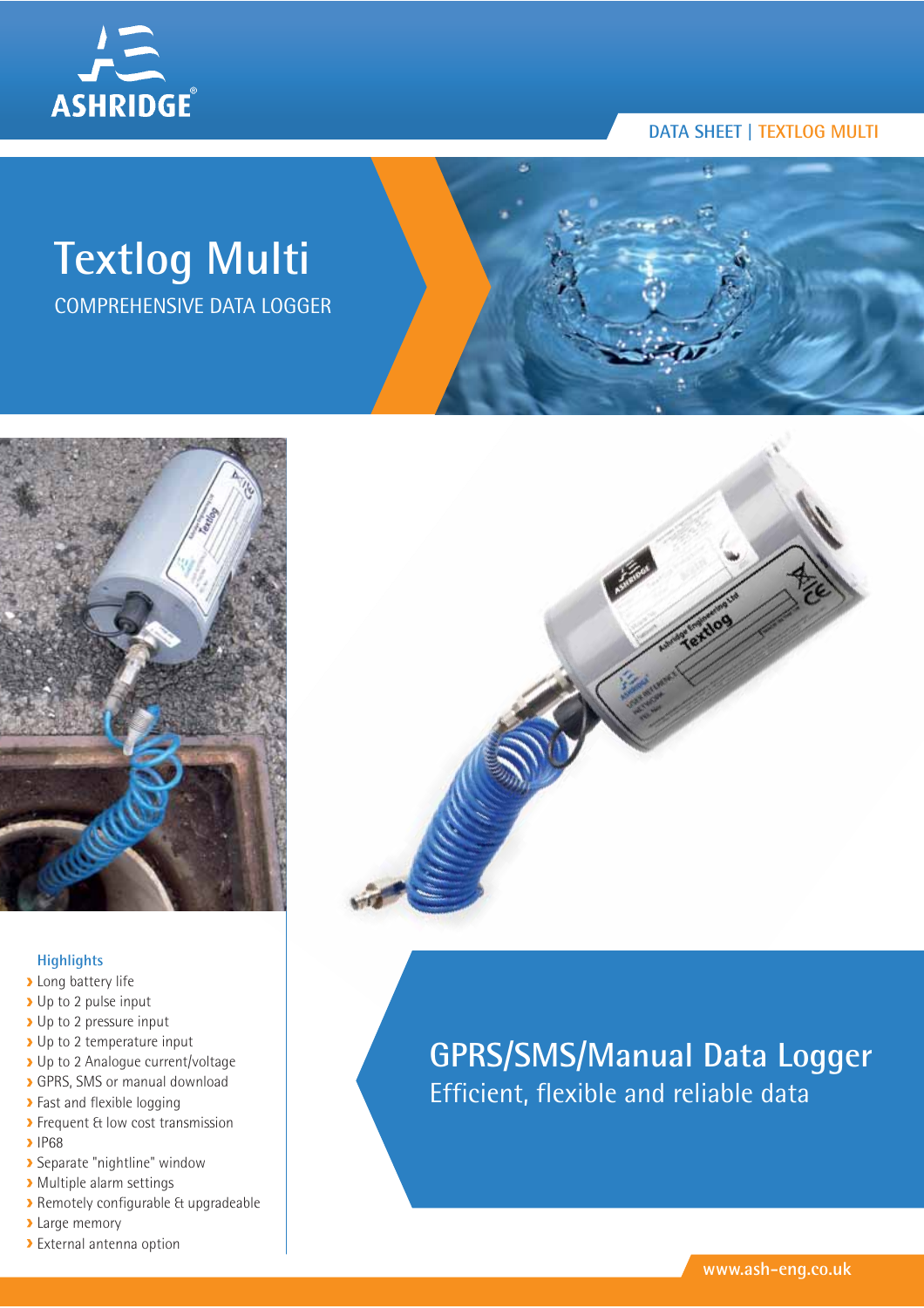

# **Textlog Multi** FLEXIBLE & COMPREHENSIVE

Textlog is Ashridge's intelligent, battery powered data logger range, offering a comprehensive and flexible solution for a wide range of applications. All loggers have the option of manual download or remote transmission of data and are waterproof, lightweight and simple to install.

**Textlog Multi** offers up to 5 channels and a wide combination of options for flow, pressure and temperature monitoring, providing the complete data logging solution for highly industrial through to domestic applications. In addition, all loggers have a large memory and long battery life and are totally portable.

The loggers provide frequent transmission of data for remote telemetry units and a variety of logging options down to 1 second for both GSM and manual download versions.

Textlog Multi features a wide range of user selectable alarms as well as a "fastline" feature, which allows increased post event data. Captured data and alarms can either be manually downloaded or transmitted directly to a host PC or SCADA system. Alternatively, data can be viewed using SmartChart Web; Ashridge's hosted graphical viewing platform.

Further options available with Textlog Multi are additional memory, external battery pack and external antenna, providing a solution to the most demanding requirements.

### **FEATURES AND BENEFITS**

|                          | Feature / function                                                                                    | <b>Benefits</b>                                                                                                                                                                                                                                                                                            |
|--------------------------|-------------------------------------------------------------------------------------------------------|------------------------------------------------------------------------------------------------------------------------------------------------------------------------------------------------------------------------------------------------------------------------------------------------------------|
| Power                    | Up to 10 years                                                                                        | Long battery life, based on usage.<br>Additional external battery pack available                                                                                                                                                                                                                           |
| <b>Memory</b>            | Large memory                                                                                          | 4MB<br>80, 000 readings in cyclic                                                                                                                                                                                                                                                                          |
| <b>Graphical viewing</b> | Easy to view data                                                                                     | Using SmartChart® Web or SmartChart® PC software<br>(provided with logger)                                                                                                                                                                                                                                 |
| Logging                  | From 1 second                                                                                         | Providing flexibility and custom solutions                                                                                                                                                                                                                                                                 |
| <b>Data Transmission</b> | From 15 minutes                                                                                       | Providing fast, reliable data                                                                                                                                                                                                                                                                              |
| Environmental            | IP68<br>Portable                                                                                      | Waterproof and submersible<br>Textlog can be reused across your network                                                                                                                                                                                                                                    |
| Data                     | SMS/GPRS/Manual                                                                                       | Option to supply own SIM card. Roaming SIM option also available                                                                                                                                                                                                                                           |
| <b>Analysis</b>          | <b>Fastline function</b><br>Nightline window<br>Listen windows option<br>Remotely configurable option | Providing historical data to enable further analysis<br>Providing an additional schedule for higher frequency logging<br>and leak detection<br>Allowing reconfiguration outside of "normal" transmit schedule<br>Allowing settings and firmware to be updated remotely, removing<br>the need to visit site |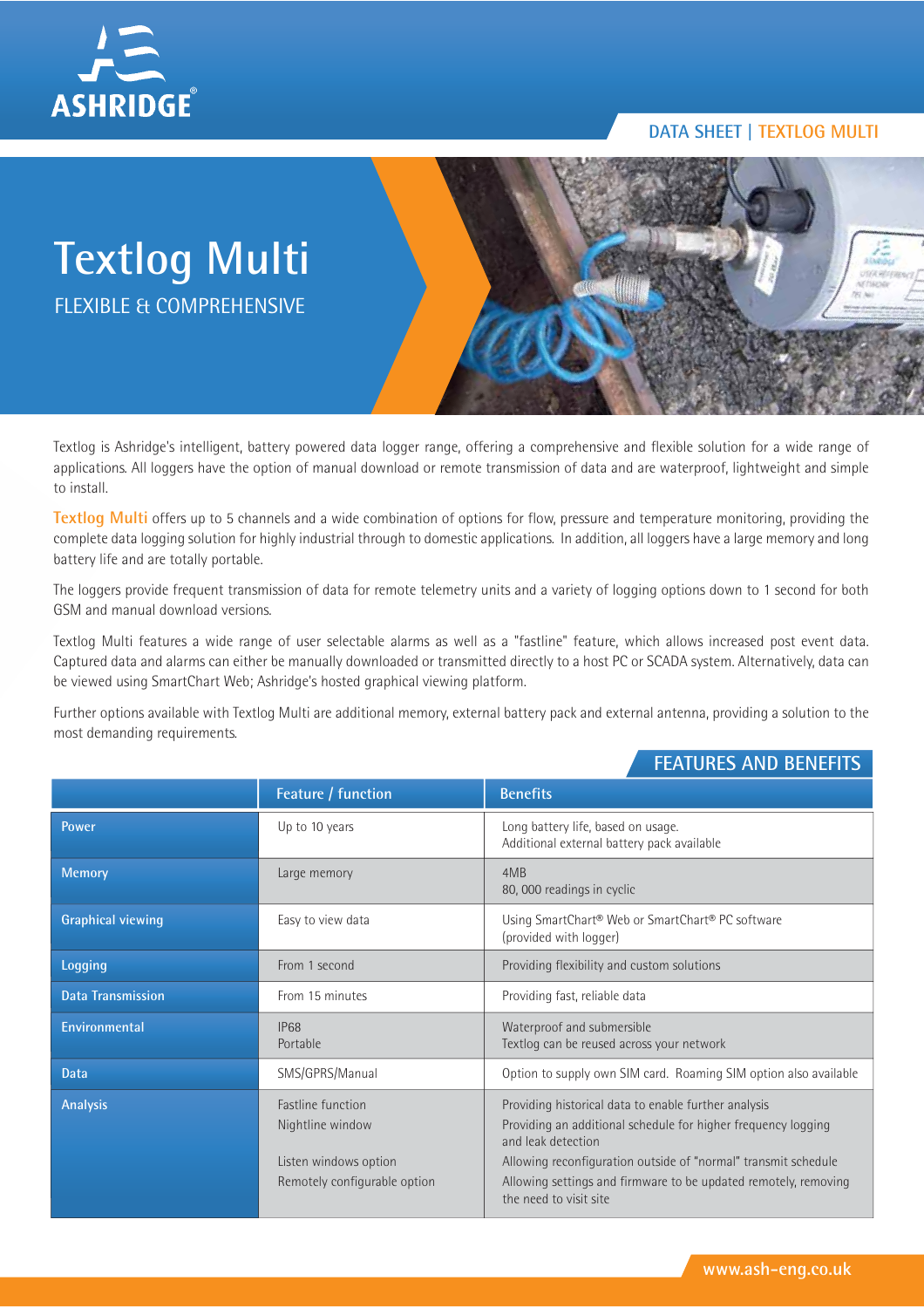



**SmartChart® PC**

An upgrade to SmartChart® Pro is available, providing

#### **SmartChart® Web Option**

SmartChart® Web is Ashridge Engineering's hosted data service, providing a platform for viewing and analysing data with all Ashridge data logging products.

SmartChart® Web features a comprehensive suite of options, and enables fast and reliable data to numerous users without geographical and other complex infrastructure restrictions.